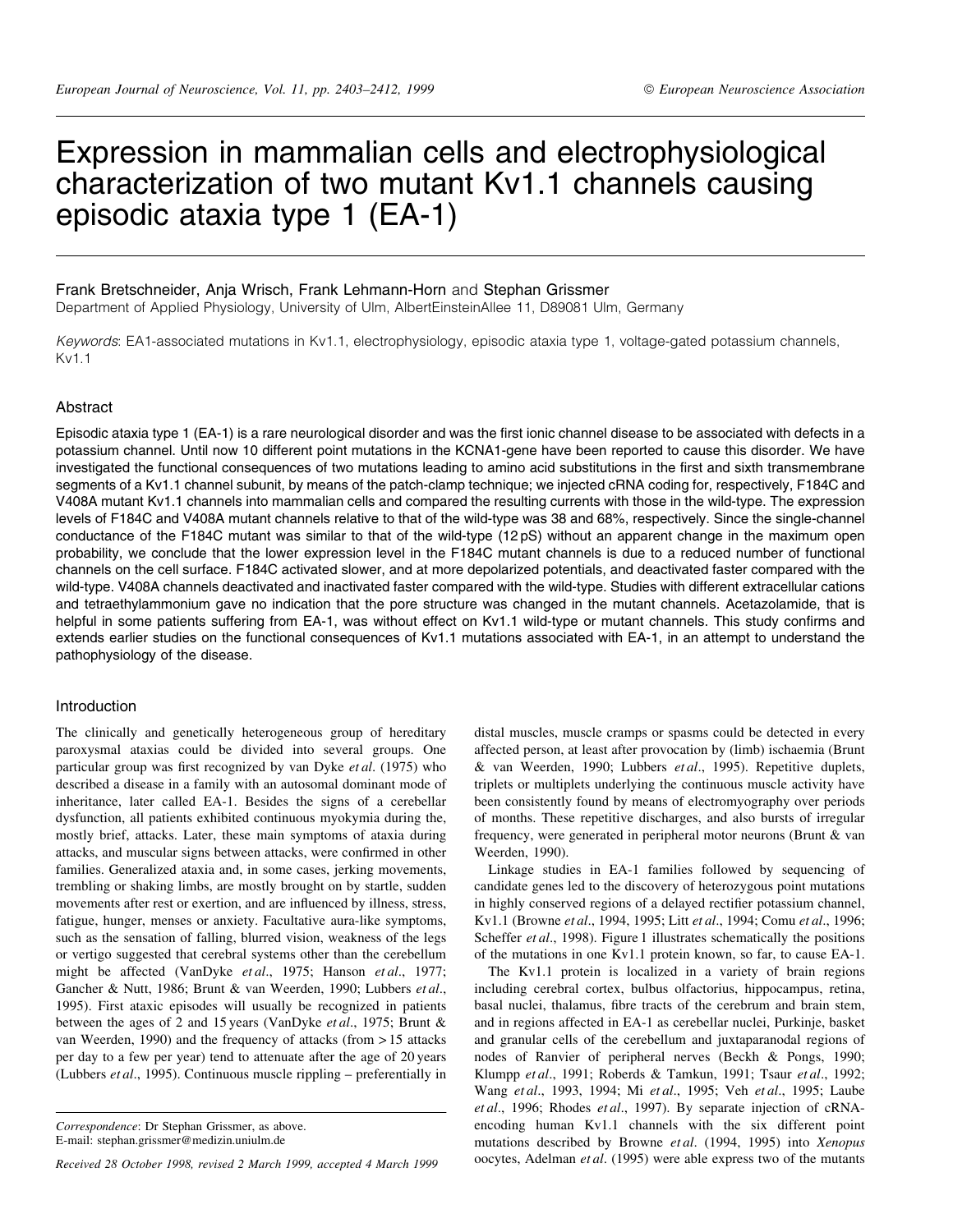## 2404 F. Bretschneider et al.

(F184C and V408A) with different electrophysiological properties compared with the wild-type. The other four cRNA (coding for V174F, R239S, F249I and E325D mutant channels) gave no currents when injected alone, and decreased currents when coinjected with the wild-type cRNA. Two types of cRNA (coding for R239S and E325D mutants channels) had a dominant negative effect on Kv1.1 currents. Later D'Adamo et al. (1998) and Zerr et al. (1998) were able to express V174F, F249I, E325D mutant Kv1.1 channels functionally in Xenopus oocytes, and described them electrophysiologically. The mutants showed differences in activation, deactivation and expression levels compared with the wild-type.

In our study we focused on the expression of two mutations in Kv1.1 channels responsible for EA-1, F184C and V408A, for the first time in mammalian cells and investigated them electrophysiologically. Only some of the electrophysiological properties are similar to the previously mentioned reports. Our study confirms and extends earlier studies on the functional consequences of Kv1.1 mutations associated with EA-1 in an attempt to understand the pathophysiology of the disease.

Some of the results have been reported in preliminary communications (Bretschneider et al., 1998).

# Materials and methods

Cells

All experiments were carried out on single cells of a rat basophilic leukaemia cell line, RBL-cells (Eccleston et al., 1973). Cells were obtained from the American Type Culture Collection (Rockville,

MD, USA). The cells were maintained in a culture medium of EMEM (Gibco, Berlin, Germany) supplemented with 1 mM L-glutamine (Biochrom, Berlin, Germany) and 10% heat-inactivated foetal calf serum (CCPRO, Karlsruhe, Germany) in a humidified,  $5\%$  CO<sub>2</sub> incubator at 37 °C. Cells were plated to grow non-confluently onto glass 1 day prior to use for injection and electrophysiological experiments (Rauer & Grissmer, 1996).

## **Solutions**

The experiments were done at room temperature  $(21-25 \degree C)$ . Cells were bathed, if not stated otherwise, in normal mammalian Ringer's solution containing (in mm): NaCl, 160; KCl, 4.5; CaCl<sub>2</sub>, 2; MgCl<sub>2</sub>, 1 and HEPES, 10, with an osmolarity of 290-320 mOsm. The pH was adjusted to 7.4 with NaOH. For permeation experiments and for some experiments to investigate deactivation bathing solutions contained (in mM): XCl, 164.5; (where  $X = K^{+}$ , Rb<sup>+</sup> or NH<sub>4</sub><sup>+</sup>), CaCl<sub>2</sub>, 2; MgCl<sub>2</sub>, 1 and HEPES, 10, adjusted to pH 7.4 with XOH, with an osmolarity of 290-320 mOsm. A simple syringe-driven perfusion system was used to exchange the bath solutions in the recording chamber. The patch pipettes for the whole-cell and outside-out measurements were filled usually with a solution containing (in mM): KF, 135; CaCl<sub>2</sub>, 1; MgCl<sub>2</sub>, 2; HEPES, 10; EGTA, 10, adjusted to pH 7.2 with KOH, with an osmolarity of 290-320 mOsm. For determining inactivation of wild-type and V408A mutant Kv1.1 channels, 135 mM K-aspartate was used instead of 135 mM KF as internal solution.

Tetraethylammonium (TEA<sup>+</sup>) was purchased from FLUKA Chemie AG (Buchs, Germany) as tetraethylammonium chloride. A TEA<sup>+</sup>-stock solution was prepared containing (in mM): TEA<sup>+</sup>, 160;

# $h$ Kv1.1 potassium channel  $\alpha$ -subunit



FIG. 1. Schematic representation of one Kv1.1 channel  $\alpha$ -subunit. The mutations known to be associated with EA-1 are highlighted.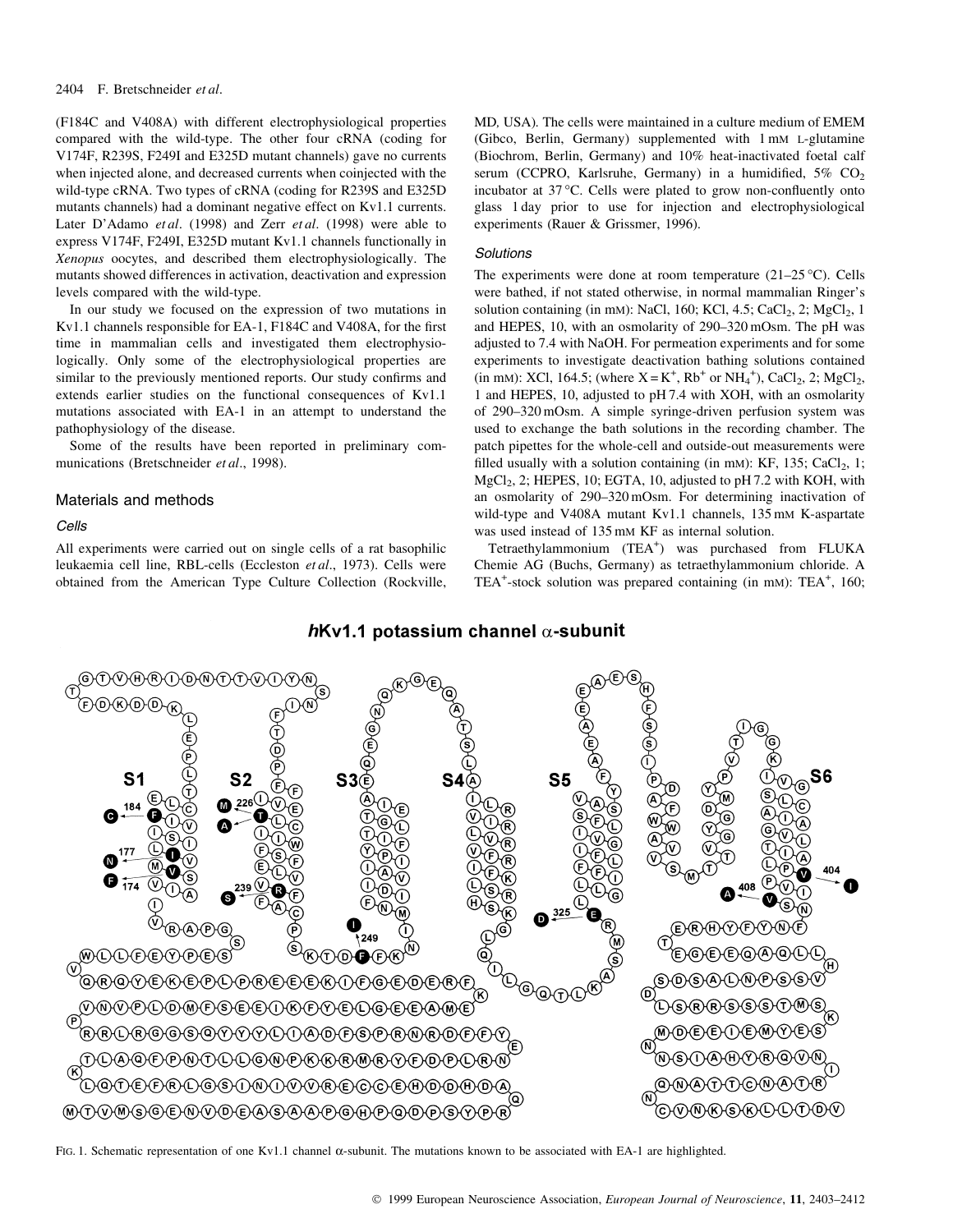KCl,  $4.5$ ; CaCl<sub>2</sub>, 2; MgCl<sub>2</sub>, 1; HEPES, 10, from which dilutions were made in normal mammalian Ringer's solution to yield the 0.3 mM test solutions.

Acetazolamide was purchased from Aldrich Chemical Company, Inc. (Milwaukee, USA). Acetazolamide was added to normal mammalian Ringer's solution to get final concentrations of 1 mM.

## Electrophysiology

Experiments were carried out using the whole-cell or outside-out configuration of the patch-clamp technique (Hamill  $et al., 1981$ ) as described earlier (Grissmer et al., 1992a,b, 1993; Aiyar et al., 1994; Rauer & Grissmer, 1996; Jäger et al., 1998). Electrodes were pulled from glass capillaries (Clark Electromedical Instruments, Reading, UK) in three stages, coated with Sylgard (Dow Corning, Seneffe, Belgium) and fire-polished to resistances measured in the bath of 2.5- $4 M\Omega$ . Membrane currents were recorded with an EPC-9 patch-clamp amplifier (HEKA elektronik, Lambrecht, Germany) interfaced to a Macintosh computer running acquisition and analysis software (Pulse and Pulsefit). Cell capacitance was measured in the whole-cell configuration with the  $C_{slow}$  routine of Pulse following trains of square-wave pulses. Capacitative and leak currents were subtracted using the P/10 and, for 10 s depolarizing pulses, the P/4 procedures. Liquid junction potentials measured as described by Neher (1992) were < 3 mV and were not corrected for. The holding potential in all experiments was -80 mV. Filter frequency was normally 2.9 kHz, except for investigation of tail currents in V408A mutant Kv1.1 channels, where a filter frequency of 10 kHz was used.

For analysis of single-channel currents TAC (HEKA elektronik, Lambrecht, Germany) was used. Nonlinear approximations and presentation of data were performed using the program Sigmaplot (Jandel, Corte Madera, USA). Averaged data are given as mean values  $\pm$  SD. Statistical significance was verified with an unpaired Student's  $t$ -test with  $P < 0.01$ .

#### Expression

The human Kv1.1 (hKv1.1) gene (kindly provided by Dr M. Tanouye, Berkeley, USA) was subcloned into PBSTA plasmids normally containing the entire coding sequence of the mouse Kv1.1

gene (Chandy et al., 1990) after removal of the  $mKv1.1$  gene. PBSTA containing hKv1.1 gene was linearized with Pst1 and transcribed in vitro with the T7 Cap-Scribe System (Boehringer Mannheim, Mannheim, Germany). The resulting cRNA was Phenol/Chloroform purified and could be stored at  $-75$  °C for several months.

#### Injection

The cRNA was diluted with a fluorescent FITC-dye  $(0.5\%$  FITC-Dextran in 100 mM KCl) to a final concentration of  $1 \mu g / \mu L$ . RBL cells were injected with the cRNA/FITC-solution filled in injection capillaries (Femtotips $^{\circledR}$ ) using an Eppendorf microinjection system (Micromanipulator 5171 and Transjector 5246, Hamburg, Germany). In the visualized cells, specific currents were routinely measured 12-24 h after injection, in some cases 6-42 h after injection.

## Generation of the F184C and V408A mutant hKv1.1 channels

For substituting phenylalanine at position 184 with cysteine and valine at position 408 with alanine, respectively, the QuikChange<sup>TM</sup> Site-Directed Mutagenesis Kit (Stratagene GmbH, Heidelberg, Germany) was used and the mutations were confirmed by sequencing single-stranded DNA with the Cy5-AutoRead Kit (Pharmacia, Uppsala, Sweden).

#### **Results**

# Characterization of currents following injection of wild-type, F184C or V408A cRNA into mammalian cells

## Expression

In order to determine the consequences of the two mutations responsible for EA-1, F184C and V408A, whole-cell currents were measured after separate injection of equal amounts of wild-type, F184C or V408A cRNA into rat basophilic leukaemia cells. We elicited outward currents after 100-ms-long depolarizations to 40 mV with a maximum of current of  $516 \pm 170$  pA for wild-type,  $93 \pm 105$  pA for F184C and of  $335 \pm 143$  pA for V408A Kv1.1 channels, respectively (data not shown). Converting each current amplitude into a corresponding conductance and dividing the resulting conductances by cell capacitance (see Table 1) yielded

TABLE 1. Electrophysiological characteristics of Kv1.1 wild-type and mutant channels

|                                                                             | Wild-type<br>$h$ Kv1.1 channel |      | F184C<br>$h$ Kv1.1 channel |         | V408A<br>$h$ Kv1.1 channel |         |
|-----------------------------------------------------------------------------|--------------------------------|------|----------------------------|---------|----------------------------|---------|
| Activation                                                                  |                                |      |                            |         |                            |         |
| $E_{1/2}$ (mV)                                                              | $-32 \pm 4$                    | (19) | $-4 \pm 5$                 | $(7)*$  | $-31 \pm 6$                | (11)    |
| $k$ (mV)                                                                    | $10 \pm 2$                     | (19) | $10 \pm 3$                 | (7)     | $10 \pm 1$                 | (11)    |
| $\tau_n$ at E <sub>1/2</sub> (ms)                                           | $5 \pm 2$                      | (9)  | $11 \pm 2$                 | $(5)*$  | $6 \pm 2$                  | (7)     |
| Deactivation                                                                |                                |      |                            |         |                            |         |
| $\tau_{\rm t}$ , at $-70 \,\rm mV$ (ms)                                     | $17.6 \pm 5.3$                 | (8)  | $8.8 \pm 3.0$              | $(6)*$  | $0.8 \pm 0.3$              | $(4)$ * |
| $\tau_t$ at $-100 \,\text{mV}$ in wild-type and                             | $13.3 \pm 2.7$                 | (9)  | $8.8 \pm 3.1$              | (6)     | $0.8 \pm 0.3$              | $(6)$ * |
| V408A and $-70 \,\mathrm{mV}$ in F184C (ms) <sup><math>\dagger</math></sup> |                                |      |                            |         |                            |         |
| Inactivation                                                                |                                |      |                            |         |                            |         |
| $\tau_{\rm h}$ at 40 mV (s) $\ddagger$                                      | $11.4 \pm 0.6$                 | (5)  | $12 \pm 1$                 | (3)     | $3.6 \pm 0.3$              | $(5)^*$ |
| Maximum conductance                                                         |                                |      |                            |         |                            |         |
| $g_{\text{max}}$ (nS)                                                       | $4.1 \pm 1.4$                  | (22) | $1.6 \pm 0.8$              | $(13)*$ | $2.7 \pm 1.1$ $(15)^*$     |         |
| Cell capacitance                                                            |                                |      |                            |         |                            |         |
| $C_{\text{cell}}$ (pF)                                                      | $18 \pm 4$                     | (22) | $19 \pm 5$                 | (13)    | $19 \pm 8$                 | (15)    |
| $G_{\text{max}}/C_{\text{cell}}$ (S/F)                                      | $224 \pm 42$                   | (22) | $86 \pm 44$                | $(13)*$ | $153 \pm 70$               | $(15)*$ |
| Single-channel conductance                                                  |                                |      |                            |         |                            |         |
| $\gamma$ (pS)                                                               | $11.9 \pm 0.8$                 | (3)  | $12.5 \pm 0.7$             | (3)     |                            |         |

Values given are mean  $\pm$  SD, with the number of investigated cells in parenthesis. Maximum conductances,  $g_{\text{max}}$ , were usually derived from current-voltage relations (see Fig. 2). In some cases single depolarizations to 40 mV were used to calculate  $g_{\text{max}}$ . †In K<sup>+</sup>-bathing solution. ‡In K<sup>+</sup>-aspartate pipette solution; \*Signi®cantly different from wild-type value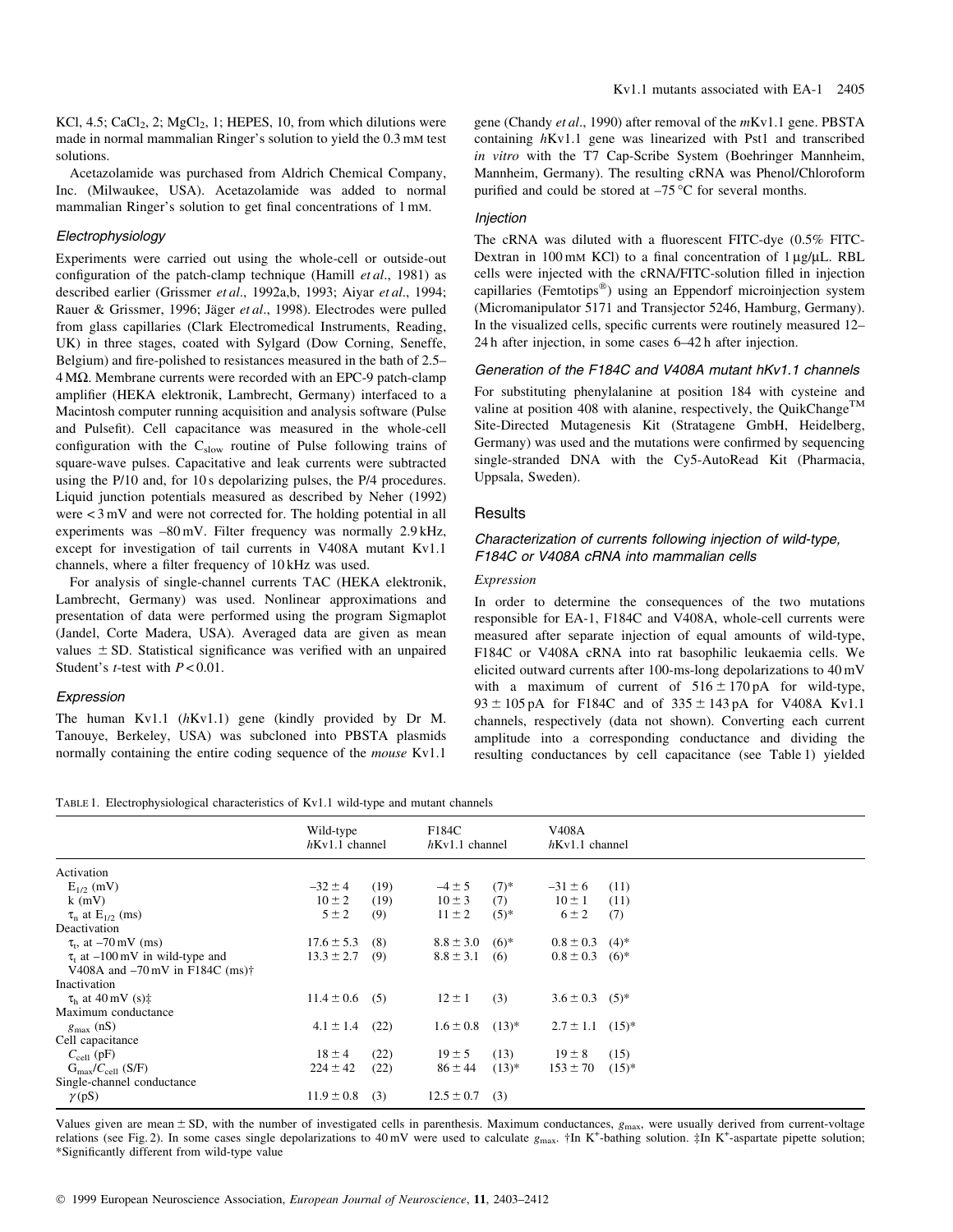#### 2406 F. Bretschneider et al.

values relative to the wild-type value of 38% and 68% for F184C and V408A Kv1.1 channels, respectively.

## Activation

In order to characterize the activation of currents through wild-type, F184C and V408A Kv1.1 channels, families of current were elicited by 100-ms depolarizing pulses from  $-60$  to  $50 \text{ mV}$  in 10-mV increments every 30 s (Fig. 2A). To determine the voltage dependence of activation, the peak currents from these records were converted into the corresponding conductances as described in the legend to Fig. 2B. To compare the voltage-dependent gating of each channel type, we normalized the conductances to the maximum conductance observed in the experiment (Fig. 2B). It is obvious from this diagram (Fig. 2B) that wild-type and V408A Kv1.1 channels activated at similar depolarization voltages with the value for half maximum activation  $(E_{1/2})$ , obtained from Boltzmann equations (see legend to Fig. 2B), of  $\sim -30$  mV. The gradient of the voltage-dependence (k) was  $~10\,\text{mV}$  for all three channel types. The conductance-voltage relationship for F184C mutant channels, however, was shifted  $\sim$  25 mV towards more depolarized potentials compared with wildtype Kv1.1 channels. The wild-type characteristics are similar to those of mKv1.1 channels stably expressed in a mammalian cell line described earlier by Grissmer et al. (1994). Furthermore, the values for  $k$  and  $E_{1/2}$  of all channel types are similar to values obtained when the channels were expressed in Xenopus oocytes (Adelman et al., 1995; D'Adamo et al., 1998; Zerr et al., 1998; see also Table 1).

The voltage- as well as the time-dependence of activation of the Kv1.1 channel is important for its action in nerve cells. Therefore we

were also interested in the time course of activation. From records similar to those in Fig. 2A we obtained activation time constants  $(\tau_n)$ at different voltages using the  $n<sup>4</sup>$  Hodgkin–Huxley formula (see Hille, 1992). Means of these activation time constants were plotted against the depolarization voltages (see Fig. 2C). No differences of these voltage-dependent constants could be detected comparing wild-type and V408A Kv1.1 channels (Fig. 2C). The slower activation time constants observed in F184C channels were only partially due to the shift in the activation voltage as can be seen when comparing the mean values of the activation time constants of F184C with those of wild-type channels at  $E_{1/2}$  (Table 1). These data are in agreement with previously published work using Xenopus oocytes as an expression system (Adelman et al., 1995; D'Adamo et al., 1998; Zerr et al., 1998).

## Deactivation

In additional experiments, we investigated the deactivation time course of currents through wild-type, F184C and V408A channels. We found deactivation of currents through V408A mutant channels to be very fast at voltages below  $-70 \text{ mV}$  (approximately 0.1 ms at  $-100$  mV; data not shown). To avoid errors in obtaining deactivation time constants from (small) inward currents at potentials more negative than the  $K^+$  equilibrium potential (near  $-85$  mV in normal mammalian Ringer's solution) we used another approach to characterize and compare the deactivation in wild-type and mutant channels. Swenson & Armstrong (1981) and later Cahalan et al. (1985) showed that the deactivation of potassium channels in squid axons and in T lymphocytes, respectively, was slowed down through



FIG. 2. Activation of currents through wild-type and mutant Kv1.1 channels. (A) Current traces were elicited in response to a set of 100-ms voltage steps from -60 to 50 mV in 10-mV increments every 30 s (B) Normalized conductances for the K<sup>+</sup> currents shown in A are plotted against the applied membrane potential E (mV). Peak K<sup>+</sup> conductances were obtained by dividing the peak K<sup>+</sup> currents by the driving force (applied membrane potential minus K<sup>+</sup> reversal potential, taken as  $-$ 85 mV), and the resulting conductances g were than divided by the maximum conductance  $g_{\text{max}}$  at potentials > 20 mV to obtain normalized g. The lines through the points were fitted with the Boltzmann equation:  $g/g_{\text{max}}(E) = 1/{1 + \exp[(E_{1/2} - E)/k]}$ , with parameter values for the wild-type, F184C and V408A data of  $E_{1/2}$  = -28.1, -5.3 and -28.6 mV, respectively, and of  $k = 10.0$ , 9.1 and 9.0 mV, respectively. (C) The mean of the activation time constants ( $\tau_n$ )  $\pm$  SD from three to 14 cells for each type of channel (wild-type, F184C and V408A) were plotted against the depolarization potential. Currents were elicited similar to those in (A) but to 80 mV in 10 mV increments. Activation time constants  $\tau_n$  were calculated with the  $n^4$  Hodgkin–Huxley formala. However, at depolarizations more negative than – 40 mV for wild-type and V408A and more negative than  $-10$  mV for F184C, respectively, currents were in most cases too small to be fitted to obtain  $\tau_n$ . In some cases, the SD was smaller than the symbol size used in this figure.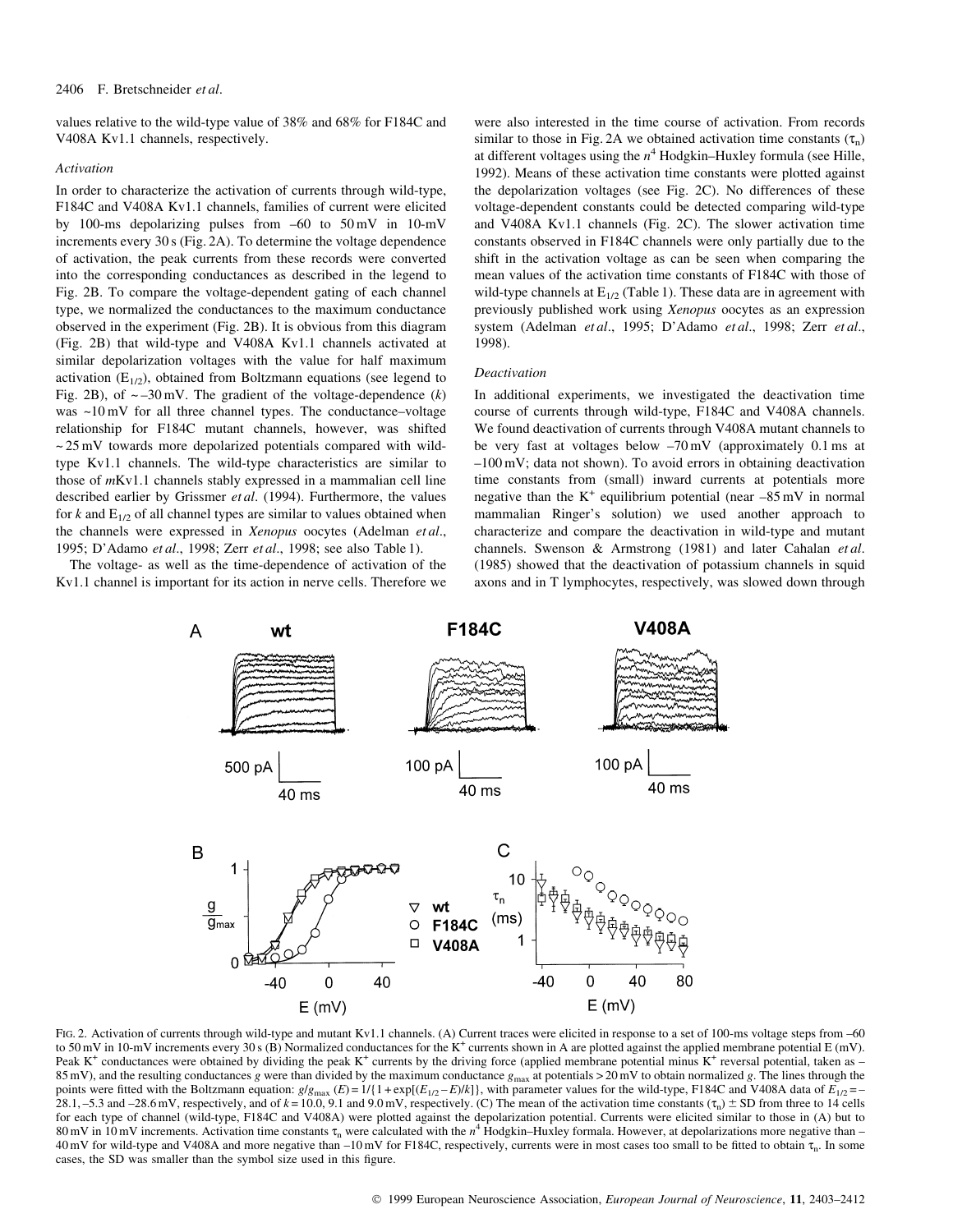an increase in the extracellular potassium concentration. We obtained similar results in Kv1.1 wild-type channels as can be seen in Fig. 3. Substituting  $160 \text{ mM Na}^+$  with  $K^+$  slowed down the deactivation (see tail currents in Fig. 3A). To show this in more detail, monoexponential fits of the repolarization currents of the example in Fig. 3 were done and the resulting deactivation time constants were plotted against the repolarization voltage. Deactivation was slower in high external  $K^+$  at all investigated voltages. Because the  $K^+$  equilibrium potential was close to  $-80$  mV in mammalian Ringer's solution no tail current could be seen at this repolarization voltage (Fig. 3B). The slowing of deactivation by increasing extracellular  $K^+$  was confirmed in five other cells (data not shown).

We concluded from these experiments that increasing the extracellular K<sup>+</sup> concentration slowed the deactivation in mutant channels too. We therefore investigated deactivation in the mutant channels compared with the wild-type in an external solution with high K<sup>+</sup>. Figure 4A shows examples of tail currents of the three channel types after repolarization to  $-70$  mV in high K<sup>+</sup> bathing solution. It can be seen from these records that both mutant channels deactivate faster than the wild-type Kv1.1 channels. The deactivation time constant,  $\tau_t$ , was 59.0 ms for the wild-type, 8.2 ms for the F184C mutant channel and 1.9 ms for the V408A mutant channel. In additional experiments, we used different repolarization voltages and determined  $\tau_t$  at each repolarization voltage. Data from several cells were averaged and the means of the time constants obtained from these tail currents were plotted against the repolarization voltages (Fig. 4B). Deactivation was fastest at all voltages in the V408A channels compared with wild-type, and the F184C deactivation time course was in between that of wild-type and V408A mutant channels. To exclude the possibility that the differences were due, at least in part, to the high external potassium concentration used in our experiments, we repeated the experiment shown in Fig. 4A in normal mammalian Ringer's solution at one repolarization potential. The results are shown in Table 1. V408A mutant channels deactivated in normal mammalian Ringer's solution at  $-70$  mV  $\sim$  20 times faster



FIG. 3. Effect of  $[K^+]_0$  on the deactivation of wild-type Kv1.1 channels. (A) Tail currents were elicited in response to different repolarization steps between  $-120$  and  $-40$  mV in 20-mV increments after a 15-ms prepulse to  $40$  mV in normal mammalian Ringer's solution with  $4.5 \text{ mM K}^+$ , and in K<sup>+</sup>-bathing solution (164.5 mM  $K^+$ ). The interpulse interval was 30 s. (B) Tail currents obtained from the records shown in A were fitted with an exponential function, and the resulting deactivation time constants,  $\tau_t$ , were plotted against the repolarizing potential. Tail currents after repolarization to  $-80$  mV in normal mammalian Ringer's solution were too small for curve-fitting.

than wild-type channels, whereas the F184C mutant channels deactivated  $\sim$  2 times faster than wild-type channels.

# Inactivation

Besides activation and deactivation, inactivation is another important property with respect to physiological function. Kv1.1 wild-type channels showed little C-type inactivation and no N-type inactivation when expressed in vitro with no additional subunits (Stühmer et al., 1989; Grissmer et al., 1994). V408A mutant channels, however, were reported to show C-type inactivation three to four times faster than the wild-type when expressed in Xenopus oocytes (Adelman et al., 1995; D'Adamo et al., 1998). Since C-type inactivation is influenced by intracellular constituents of the pipette solution and, in particular, becomes faster if the pipette solution contains KF (Cahalan et al., 1985), we used  $K^+$ -aspartate in our pipette solution for the investigation of the inactivation properties of the V408A mutant channels compared with wild-type channels. Figure 5A shows a representative experiment for determining the inactivation in Kv1.1 channels. V408A channels inactivated faster compared with wildtype channels and inactivation was almost complete after the 10-s depolarizing pulse (Fig. 5A), whereas F184C channels inactivated like the wild-type Kv1.1 channels (data not shown). Inactivation time constants,  $\tau_h$ , were obtained by fitting the decay of the current amplitude during the depolarizing pulse to a monoexponential function. This yielded  $\tau_h$  values for wild-type and V408A mutant channels of  $\sim$  12 and  $\sim$  4 s, respectively. To determine the voltage dependence of  $\tau_h$ , we depolarized the channels to different potentials (from 0 to 50 mV), obtained  $\tau_h$  values as described above and plotted the resulting  $\tau_h$  values against the different depolarization voltages (Fig. 5). V408A mutant channels inactivated  $\sim$  3 times faster than wild-type channels independent of the applied depolarization voltage in this range. This was similar to results obtained when the channels were expressed in Xenopus oocytes (Adelman et al., 1995; D'Adamo et al., 1998).

## Selectivity

To characterize mutant Kv1.1 channels further, experiments with different extracellular solutions, containing only one species of permeant ion  $(K^+, Rb^+, or NH<sub>4</sub><sup>+</sup>)$  were performed. The three types of channels were activated by short depolarizations to 40 mV and then repolarized to voltages in the range of  $-160$  to  $40 \text{ mV}$ . Amplitudes of instantaneous tail currents were determined and plotted against the applied repolarization voltages (Fig. 6). Current-voltage relations for  $K^+$  or  $Rb^+$  in the external solution showed little inward rectification in all three channel types. However, the solution containing  $NH_4^+$ showed stronger inward rectification. From plots as shown in Fig. 6, reversal potentials  $(E_{\text{rev}})$  for the different bath solutions were obtained as described in the legend to Fig. 6. The means of reversal potentials obtained from different experiments are summarized in Table 2. The measured reversal potentials in the  $K^+$ -bathing solution were close to the reversal potential predicted by the Nernst equation in all three types of channels. In contrast to  $NH_4^+$ ,  $Rh^+$  shifted the reversal potential only slightly in the negative direction (see Fig. 6 and Table 2).

Permeability ratios  $(P_X/P_K)$  were calculated from the shift in reversal potentials  $\Delta E_{\text{rev}}$  between solutions  $(\Delta E_{\text{rev}} = E_{\text{revX}} - E_{\text{revK}})$ , using a version of the Goldman-Hodgkin-Katz equation (see Hille, 1992):

$$
\Delta E_{\rm rev} = (RT/F)\ln\{P_x[X^+]_0/P_K[K^+]_0)\}\tag{1}
$$

with the usual constants R, T and F, and  $[X^+]_0$  and  $[K^+]_0$  the concentrations of  $X$  and  $K^+$ , respectively, in bathing solution. The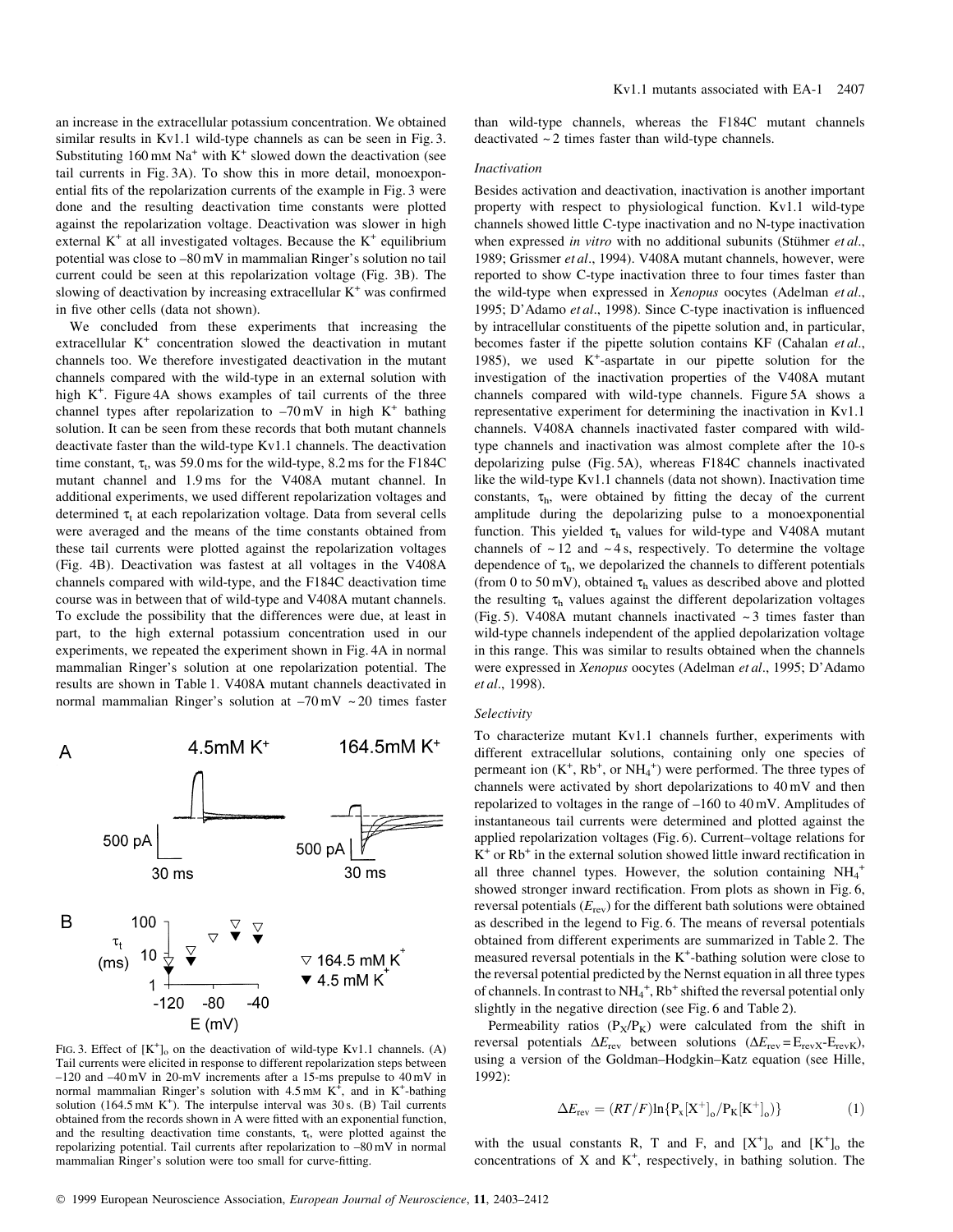

FIG. 4. Deactivation of Kv1.1 wild-type, F184C and V408A channels in a  $K^+$ -bathing solution  $(164.5 \text{ mm K}^+)$ . (A) Tail currents were elicited in response to repolarization to  $-70$  mV after a 15-ms prepulse to 40 mV. Note the different time scale for currents through V408A mutant channels. (B) The mean  $\pm$  SD of deactivation time constants  $\tau_t$  of 5–12 measurements for each channel type were plotted against the repolarization potential. To obtain  $\tau_t$ , tail currents were similarly elicited as described in (A). Time constants  $\tau_t$  were results of single monoexponential fits.

FIG. 5. Inactivation of wild-type and V408A mutant channels. (A) Whole-cell currents were elicited in response to a 10-s depolarizing voltage step to 40 mV. (B) The mean  $\pm$  SD of the inactivation time constants  $\tau_h$  of one to five measurements for each voltage and for each channel type were plotted against depolarization voltages. Currents were elicited as described in A, but to additional voltages between 0 and 50 mV (10-mV increments; depolarization every 60 s) and the decays of currents during the 10-s pulses were fitted with single monoexponential functions. The values of the inactivation time constants  $\tau_h$  at 20 and 40 mV represent five independent measurements. That at 30 mV in V408A is one single measurement. In some cases, SDs were smaller than the symbols. The lines between data points were drawn for clarity.



 $\Omega$ 

 $\mathbf 0$ 

20

 $E$  (mV)

40

with  $K^+$  outward currents in all three channel types (compare amplitudes of inward currents in  $NH_4^+$  bathing solution at potentials below  $E_{\text{rev}}$  with those above  $E_{\text{rev}}$  in Fig. 6) similar to results of Shapiro & DeCoursey (1991) who investigated *l*-type  $K^+$  currents in T lymphocytes, later classified as currents through Kv3.1 channels (Grissmer et al., 1992a).

#### Single-channel conductance

To investigate if the different maximum conductances (see Table 1) in cells injected with either wild-type- or F184C-cRNA, respectively,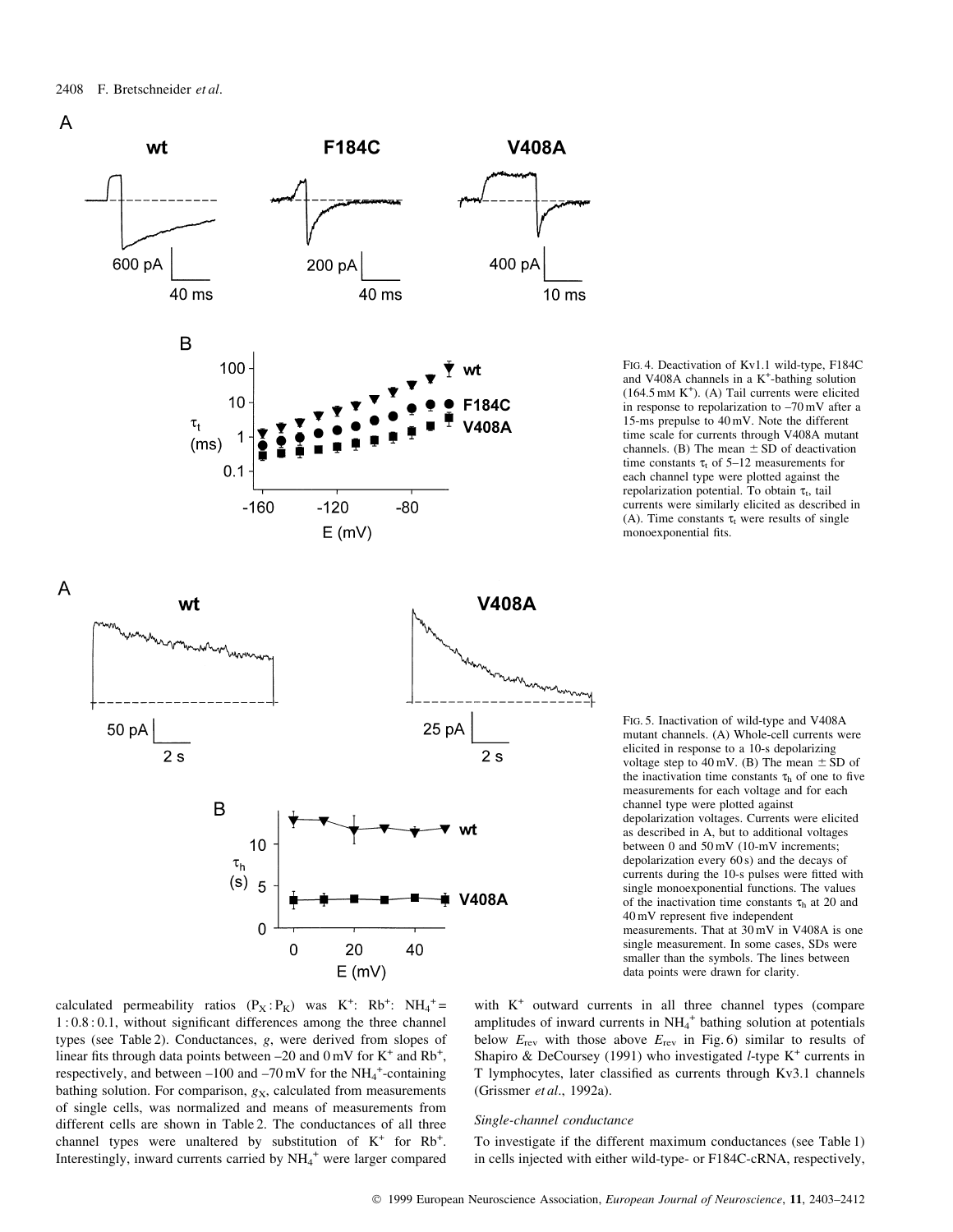

FIG. 6. Effect of monovalent cations on current through wild-type and mutant Kv1.1 channels. Tail currents were elicited as described in Fig. 3, with repolarizations from  $-100$  up to 40 mV, in 10-mV increments every 20 s. The amplitudes of the instantaneous tail currents in the presence of different cations in the bathing solution were plotted against the repolarization potentials. The diagrams show measurements of single cells of wild-type, F184C and V408A mutants. The lines between data points were drawn for clarity.

TABLE 2. Selectivity of Kv1.1 wild-type and mutant channels

|                                           | Wild-type<br>$h$ Kv1.1 channel | F184C<br>$h$ Kv1.1 channel | V <sub>408</sub> A<br>$h$ Kv1.1 channel |  |
|-------------------------------------------|--------------------------------|----------------------------|-----------------------------------------|--|
| Reversal potential, $E_{\text{rev}}$ (mV) |                                |                            |                                         |  |
| $K^+/K^+$ solution*                       | $3.7 \pm 3.0$<br>(9)           | $3.8 \pm 1.9$<br>(6)       | $2.3 \pm 4.3$<br>(6)                    |  |
| $Rb^{+}/K^{+}$ solution*                  | $-0.4 \pm 1.9$<br>(8)          | $0.5 \pm 2.7$<br>(4)       | $-0.7 \pm 0.4$<br>(4)                   |  |
| $NH_4^+/\text{K}^+$ solution*             | $-50.2 \pm 2.0$<br>(8)         | $-50.3 \pm 1.9$<br>(3)     | $-52.7 \pm 1.7$<br>(3)                  |  |
| Permeability ratio                        |                                |                            |                                         |  |
| $Rb^+$ : $K^+$                            | $0.8 \pm 0.1$<br>(8)           | $0.8 \pm 0.05$ (5)         | $0.8 \pm 0.04$ (4)                      |  |
| $NH_4^+$ : $K^+$                          | $0.1 \pm 0.01$<br>(8)          | $0.1 \pm 0.01$ (3)         | $0.1 \pm 0.01$ (3)                      |  |
| Relative conductance $(g_x/g_x)$          |                                |                            |                                         |  |
| $X = Rb^+$                                | $0.9 \pm 0.2$<br>(5)           | $1.0 \pm 0.1$<br>(4)       | $1.0 \pm 0.1$<br>(4)                    |  |
| $X = NH4+$                                | $1.9 \pm 0.3$<br>(5)           | $2.1 \pm 0.6$<br>(3)       | $2.0 \pm 0.4$<br>(4)                    |  |

Values given are mean  $\pm$  SD, with the number of investigated cells in parenthesis. \*Bathing/pipette solution.

were due to different single-channel conductances, we measured single-channel currents of F184C in comparison with wild-type cells (Fig. 7). Depolarizations to different voltages elicited single-channel currents of different amplitudes (Fig. 7A). To quantify and determine the amplitudes of open channels we generated amplitude histograms (Fig. 7B) and fitted Gaussian equations to the data to get the mean amplitudes of open or closed channels (leak current). The differences between these two amplitudes (Fig. 7B) obtained at different potentials were plotted against the depolarization voltage (Fig. 7C). A line was fitted through the data points and the slope of the line yielded the single-channel conductance  $\gamma$  of 12 and 13 pS for wildtype and F184C mutant channels, respectively (Fig. 7C). In addition to the voltage steps performed in Fig. 7A, we continuously changed the voltage to elicit ramp currents. The resulting ramp current traces were superimposed into Fig. 7C. The current amplitudes of the open channels elicited through voltage ramps confirmed the single conductances obtained through the amplitudes derived from histograms. Table 1 summarizes three independent measurements of  $\gamma$ obtained in the described way for wild-type and F184C channels. The values of  $12 \pm 1$  and  $13 \pm 1$  pS for wild-type and F184C, respectively, were not significantly different. In addition, we calculated, from the current traces shown in Fig. 7A, the open probability as the percentage of time the channel spend in the open state compared with the total time of the depolarizations of the wild-type and the F184C mutant channels at strong depolarizations (50 mV), and obtained a similar open probability of 0.75, indicating that the reduced current amplitude observed in whole cell recordings of the mutant F184C

channels compared with wild-type channels was mainly due to a reduced number of functional channels at the plasma membrane, and not due to a change in single-channel conductance or open probability of the channel.

# Pharmacology

Extracellularly applied  $TEA<sup>+</sup>$  is a well known blocker of current through Kv1.1 channels with an  $IC_{50}$  value, a  $[TEA^+]_0$  that blocks half the channels, of  $\sim 0.3$  mM (Stühmer et al., 1989; Grissmer et al., 1994). To be able to compare the pharmacological properties of the mutant channels with the wild-type Kv1.1 channels we re-examined the  $IC_{50}$  values for  $[TEA^+]_0$  to block current through the wild-type Kv1.1 channels and compared this value with those obtained from the mutant channels.  $IC_{50}$  values for  $[TEA^+]_0$  to block current through wild-type Kv1.1 channels were  $0.34 + 0.02$  mM  $(n=4)$  (data not shown). For the mutant channels we obtained  $IC_{50}$  values for  $[TEA^+]_0$ block of  $0.34 + 0.03$  mM ( $n = 3$ ) for the V408A channels and 0.33 mM for the F184C channel  $(n=1)$ , suggesting that the mutations did not effect the structure of the extracellular mouth of the channel protein responsible for the action of extracellularly applied TEA<sup>+</sup>.

Treatment of EA-1 patients with acetazolamide has been reported to be helpful in some cases (Brunt & van Weerden, 1990; Lubbers et al., 1995; Comu et al., 1996). One possible explanation for this effect could be that acetazolamide interacts with the mutant channels to normalize their function. In order to investigate this possibility in more detail we applied 1 mM acetazolamide to wild-type, F184C and V408A mutant Kv1.1 channels for up to 30 min. This procedure was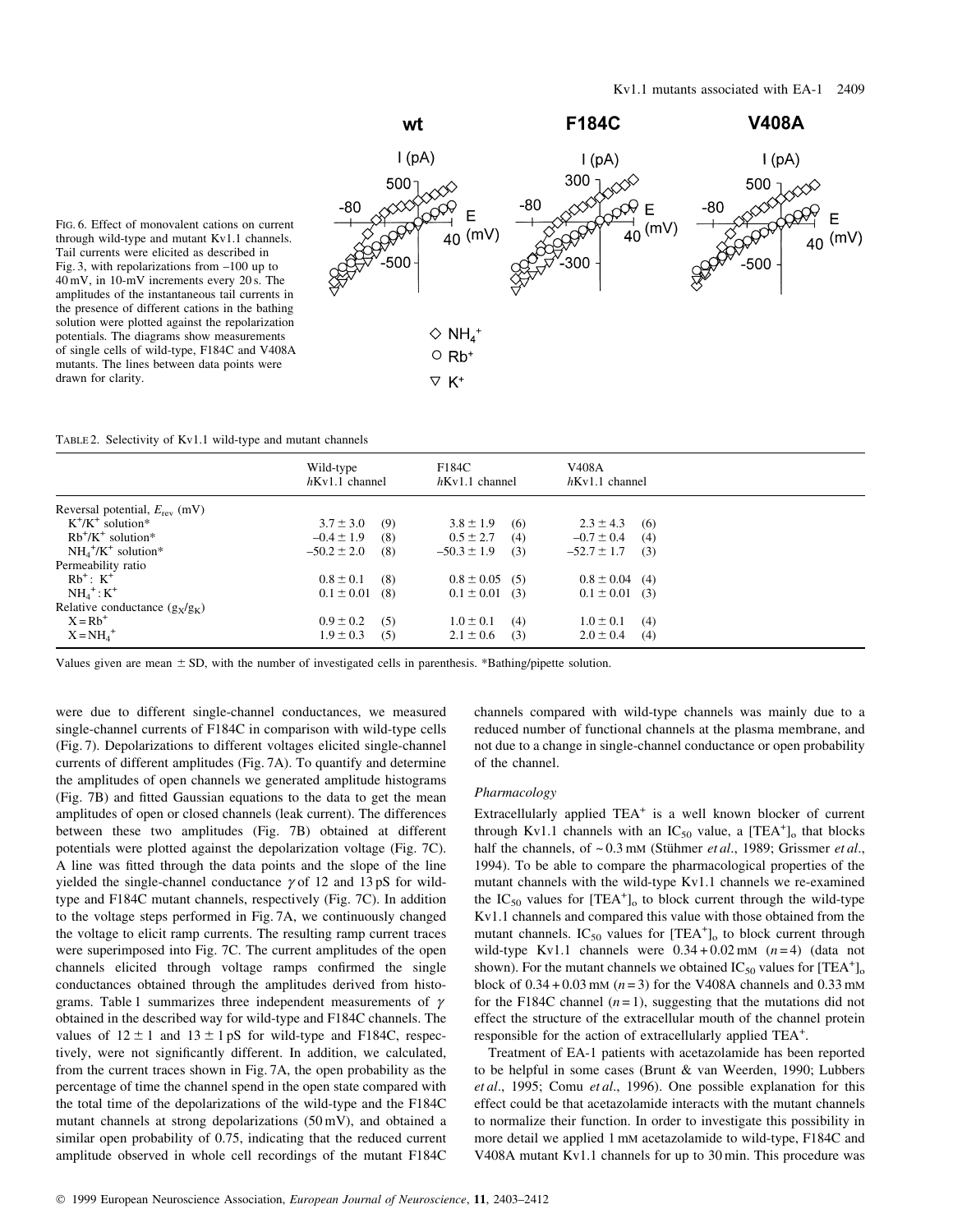

FIG. 7. Single-channel currents of wild-type and F184C mutant Kv1.1 channels in the outside-out configuration. (A) Single-channel currents were elicited in response to repetitive depolarizations to the indicated voltages, and example traces are shown for wild-type and F184C mutant Kv1.1 channels. (B) Examples of amplitude histograms of the 10 mV traces shown in (A) were plotted to obtain the current amplitudes (I) at this voltage. The lines represent Gaussian fits, and the differences of the midpoints of the two bell shaped curves in every histogram gave the value for I. (C) Currents of the same patch were elicited by continuously changing the voltage from -100 to 80 mV in 100 or 200 ms, respectively, and plotted against the ramp voltage. The filled circles in C represent I at different voltages, obtained by the method described in B; the straight line plots represent linear regression fits to these voltage data points. The single-channel conductances  $\gamma$  were obtained from the regression line slopes; they were 12 and 13 pS for the wild-type and F184C mutant channel, respectively.

without any effect on activation, deactivation, inactivation and maximum current of wild-type, F184C and V408A currents (data not shown) suggesting that acetazolamide did not directly interact with the channel protein to normalize function.

## **Discussion**

Our results confirm and extend earlier experiments with similar mutations, but done in another in vitro expression system (Adelman et al., 1995; D'Adamo et al, 1998; Zerr et al., 1998). Diminished maximum current amplitudes of mutant compared with wild-type currents in injected cells could be caused either by a reduction in single-channel current amplitudes and/or by a reduction of the total number of functional channels in the cell membrane. We excluded the former for F184C channels, as the single-channel conductances of wild-type and F184C mutants were similar (Fig. 7, Table 1). The values of  $\sim$  12 pS were in good agreement with former single-channel studies of Kv1.1 wild-type channels by Stühmer  $et al.$  (1989) and Grissmer et al. (1994). Zerr et al. (1998) estimated similar protein levels for F184C, V408A and wild-type in the total membrane fraction of Xenopus oocytes and they concluded from their coinjection studies of wild-type subunits with TEA<sup>+</sup>-insensitive EA-1 mutants ('TEA<sup>+</sup>-tagged' mutants) that the intracellular transport to the cell surface of both these mutants may be hindered. Our single-channel experiments, at least for the F184C mutant channels, do support this view, although we can not exclude the possibility that non functional mutant subunits may reach the cell surface with the same transport speed as wild-type subunits.

The parameters of channel activation and deactivation determined by us were similar to those obtained from oocytes (Adelman et al., 1995; D'Adamo et al., 1998; Zerr et al., 1998), with minor differences probably due to differences in the expression system. The finding, for example, that deactivation was faster in F184C channels compared with wild-type is in contrast to findings of Adelman et al. (1995) and Zerr et al. (1998) who found similar (Adelman et al., 1995) or even slower (Zerr et al., 1998) deactivation time courses in the F184C mutant channels. The difference in the deactivation time constants between wild-type and F184C mutant channels might be due to the difference in the voltage dependence of activation.

The voltage-independent acceleration of C-type inactivation of V408A mutant compared with wild-type channels by a factor of  $\sim$  3 is similar to results of Adelman et al. (1995) and D'Adamo et al. (1998). Koren et al. (1990) depolarized mammalian cells (Sol-8 cells) containing rat Kv1.1 channels over periods of 100 s, and determined two voltage-independent inactivation time courses with time constants of  $\sim$  7 and  $\sim$  40 s. Our depolarizations of 10 s duration are very short compared with those by Koren et al. (1990) and we could therefore not exclude a second, slower inactivation time course. However, our curve-fits with a steady state current of zero were close to the data, so that the contribution of a second very slow inactivation would be negligible under our conditions.

The acceleration of the inactivation process of V408A mutant compared with wild-type channels is of particular interest, as C-type inactivation is explained by a constriction mechanism of the outer mouth of the channel vestibule (Yellen et al., 1994; Panyi et al., 1995). It seems that the V408A mutation enables the channel to undergo a faster inactivation, thereby indicating that the inner part of the pore takes part in the conformational change during C-type inactivation. If the residue  $408$  in Kv1.1 channels could influence conformational changes of the extracellular vestibulum during inactivation, then the shape of the vestibulum could be influenced by this particular mutation, leading to a different affinity for compounds known to interact with this region. Adelman et al. (1995) found small differences in the blocking effect of  $TEA^+$  in the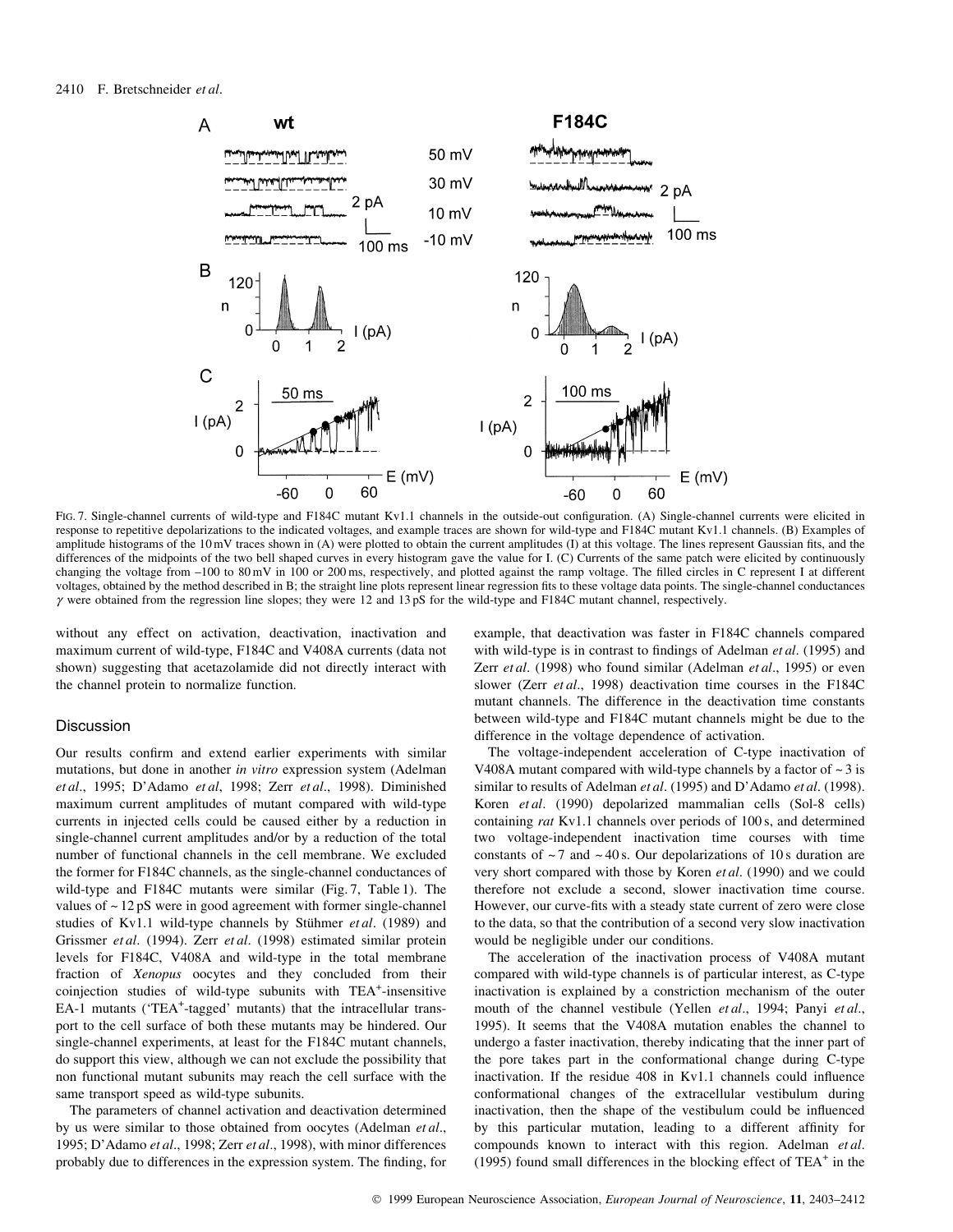F184C and V408A mutants compared with the wild-type. However, we could not find any difference in the  $IC_{50}$  for TEA among the mutant and the wild-type channels, suggesting similar vestibule shapes among the tested channel types.

Since V408 resides in the C-terminal part of the sixth transmembrane domain, which comprises part of the inner portion of the pore (Choi et al., 1993; Aiyar et al., 1994; Lopez et al., 1994), it could have been possible that the V408A mutation caused a change in ion conduction or selectivity. However, in all three channel types under investigation (wild-type, V408A and F184C) we did not find any evidence for a change in either selectivity or conductance compared with the wild-type.

Because the molecular mechanism underlying the therapeutic effect of acetazolamide in some EA-1 patients is unknown, we tested the effect of 1 mM of this compound on currents through Kv1.1 wildtype and mutant channels. However, we could not find any differences in activation, current amplitude, deactivation or inactivation in the presence of the drug, thereby excluding a direct effect of acetazolamide on Kv1.1 channels in this concentration. One possible explanation for why the treatment of acetazolamide can only relieve the symptoms in some patients and not in others, and why acetazolamide had apparently no effect on current through either wild-type or the V408A or F184C mutant channels, could be that only some of the mutated channels (not V408A or F184C) are responsive to treatment by acetazolamide.

Our data indicate that a decreased contribution of Kv1.1 mutants to repolarization of motoneurons, by fewer functional channels, slower activation, activation at more depolarized potentials (F184C), faster deactivation (F184C, V408A) and/or an increased inactivation (V408A) may be the cause of the myokymic discharges. In normal myelinated axons, the juxtaparanodally located Kv1.1 channels do not contribute to the repolarization. Regenerating myelinated axons, however, have a distinct Kv1.1 channel distribution with channels in the nodal membrane (Rasband et al., 1998). The treatment of regenerating axons with 4-aminopyridine known to block Kv1.1 channels (and the often similarly distributed Kv1.2 channels) elicited bursting activity after a single stimulus (Kocsis et al., 1982). Thus Kv1.1 channels with altered functions seem to be only one of the prerequisites to elicit repetitive discharges, a second one is the electrical accessibility of Kv1.1 channels, e.g. during de- or remyelinating processes.

The site of cerebellar action of mutant Kv1.1 channels responsible for the ataxic episodes is not known. Kv1.1 channels were stained in nearly all parts of the cerebellum with very intense staining in the granular cell layer (Wang et al., 1994; Veh et al., 1995; Rhodes et al., 1997). Only animal models with mutations responsible for EA-1 could determine the site of action and the particular function of Kv1.1 channels leading to paroxysmal disturbances of coordination.

Another interesting question concerns the restriction of symptoms to coordination in EA-1, as Kv1.1 channels have been found in almost all regions of the brain and also in peripheral sensory nerves (Veh et al., 1995; Rasband et al., 1998). The investigation of intracellular modifiers of mutant Kv1.1 channels such as phosphorylation or interaction with  $\beta$ -subunits, and the study of heteromultimeric assembly of mutant subunits with other Kv1.x subunits could help to solve this question.

# Acknowledgements

The authors would like to thank Ms Katharina Ruff and Ms Christine Hanselmann for their excellent technical support; Dr Mark Tanouye for his generous gift of the  $hKv1.1$  channel; and Dr Heike Jäger for help with the generation of the mutants of hKv1.1 channel. This work was supported by grants from the DFG (Gr848/4-2) and the BMBF (Interdisciplinary Center for Clinical Research, IZKF Ulm, B1).

## Abbreviations

EA-1, episodic ataxia type 1;  $E_{\text{rev}}$ , reversal potential; g, conductance;  $\gamma$ , singlechannel conductance; hKv1.1, human Kv1.1 gene; k, gradient of the voltagedependence curve;  $mKv1.1$ , mouse Kv1.1 gene;  $P_X/P_K$ , permeability ratio; RBL, rat basophilic leukaemia cell line;  $\tau_h$ , inactivation time constant;  $\tau_n$ , activation time constant;  $\tau_t$ , deactivation time constant; TEA<sup>+</sup>, tetraethylammonium.

#### **References**

- Adelman, J.P., Bond, C.T., Pessia, M. & Maylie, J. (1995) Episodic ataxia results from voltage-dependent potassium channels with altered functions. Neuron, 15, 1449-1454.
- Aiyar, J., Nguyen, A.N., Chandy, K.G. & Grissmer, S. (1994) The P-region and S6 of Kv3.1 contribute to the formation of the ion conduction pathway. Biophys. J., 67, 2261-2264.
- Beckh, S. & Pongs, O. (1990) Members of the RCK potassium channel family are differentially expressed in the rat nervous system. EMBO J., 9, 777-782.
- Bretschneider, F., Wrisch, A., Lehmann-Horn, F. & Grissmer, S. (1998) Electrophysiological Characterization of human Kv1.1 potassium channels with point mutations causing episodic ataxia type 1. Pflügers Arch., 435, R93 (A).
- Browne, D.L., Brunt, E.R., Griggs, R.C., Nutt, J.G., Gancher, S.T., Smith, E.A. & Litt, M. (1995) Identification of two new KCNA1 mutations in episodic ataxia/myokymia families. Hum. Mol. Genet., 4, 1671-1672.
- Browne, D.L., Gancher, S.T., Nutt, J.G., Brunt, E.R., Smith, E.A., Kramer, P. & Litt, M. (1994) Episodic ataxia/myokymia syndrome is associated with point mutations in the human potassium channel gene, KCNA1. Nat. Genet., 8, 136-140.
- Brunt, E.R. & van Weerden, T.W. (1990) Familial paroxysmal kinesigenic ataxia and continuous myokymia. Brain, 113, 1361-1382.
- Cahalan, M.D., Chandy, K.G., DeCoursey, T.E. & Gupta, S. (1985) A voltagegated potassium channel in human T-lymphocytes. J. Physiol., 358, 197-237.
- Chandy, K.G., Williams, C.B., Spencer, R.H., Aguilar, B.A., Ghanshani, S., Tempel, B.L. & Gutman, G.A. (1990) A family of three mouse potassium channel genes with intronless coding regions. Science, 247, 973-975.
- Choi, K.L., Mossman, C., Aube, J. & Y.e.llen, G. (1993) The internal quaternary ammonium receptor site of Shaker potassium channels. Neuron, 10, 533-541.
- Comu, S., Giuliani, M. & Narayanan, V. (1996) Episodic ataxia and myokymia syndrome: a new mutation of potassium channel gene Kv1.1. Ann. Neurol., 40, 684-687.
- D'Adamo, M.C., Liu, Z., Adelman, J.P., Maylie, J. & Pessia, M. (1998) Episodic ataxia type-1 mutations in the hKv1.1 cytoplasmic pore region alter the gating properties of the channel.  $EMBO$  J., 17, 1200–1207.
- Eccleston, E., Leonard, B.J., Lowe, J.S. & Welford, H.J. (1973) Basophilic leukemia in the albino rat and a demonstration of the basopoietin. Nature New Biol., 244, 73-76.
- Gancher, S.T. & Nutt, J.G. (1986) Autosomal dominant episodic ataxia: a heterogeneous syndrome. Mov. Disord., 1, 239-253.
- Grissmer, S., Ghanshani, S., Dethlefs, B., McPherson, J.D., Wasmuth, J.J., Gutman, G.A., Cahalan, M.D. & Chandy, K.G. (1992b) The Shaw-related potassium channel gene, Kv3.1, on human chromosome 11, encodes the type  $l$  K<sup>+</sup> channel in T cells. J. Biol. Chem., 267, 20971-20979.
- Grissmer, S., Lewis, R.S. & Cahalan, M.D. (1992a) Ca<sup>2+</sup>-activated K<sup>+</sup> channels in a human leukemic T-cell line. J. Gen. Physiol., 99, 63-87.
- Grissmer, S., Nguyen, A.N., Aiyar, J., Hanson, D.C., Mather, R.J., Gutman, G.A., Karmilowicz, M.J., Auperin, D.D. & Chandy, K.G. (1994) Pharmacological characterization of five cloned voltage-gated  $K^+$ channels, types Kv1.1, 1.2, 1.3, 1.5, and 3.1, stably expressed in mammalian cell lines. Mol. Pharmacol., 45, 1227-1234.
- Grissmer, S., Nguyen, A.N. & Cahalan, M.D. (1993). Calcium-activated potassium channels in resting and activated human T lymphocytes. Expression levels, calcium dependence, ion selectivity, and pharmacology. J. Gen. Physiol.,  $102$ , 601-630.
- Hamill, O.P., Marty, A., Neher, E., Sakmann, B. & Sigworth, F.J. (1981)